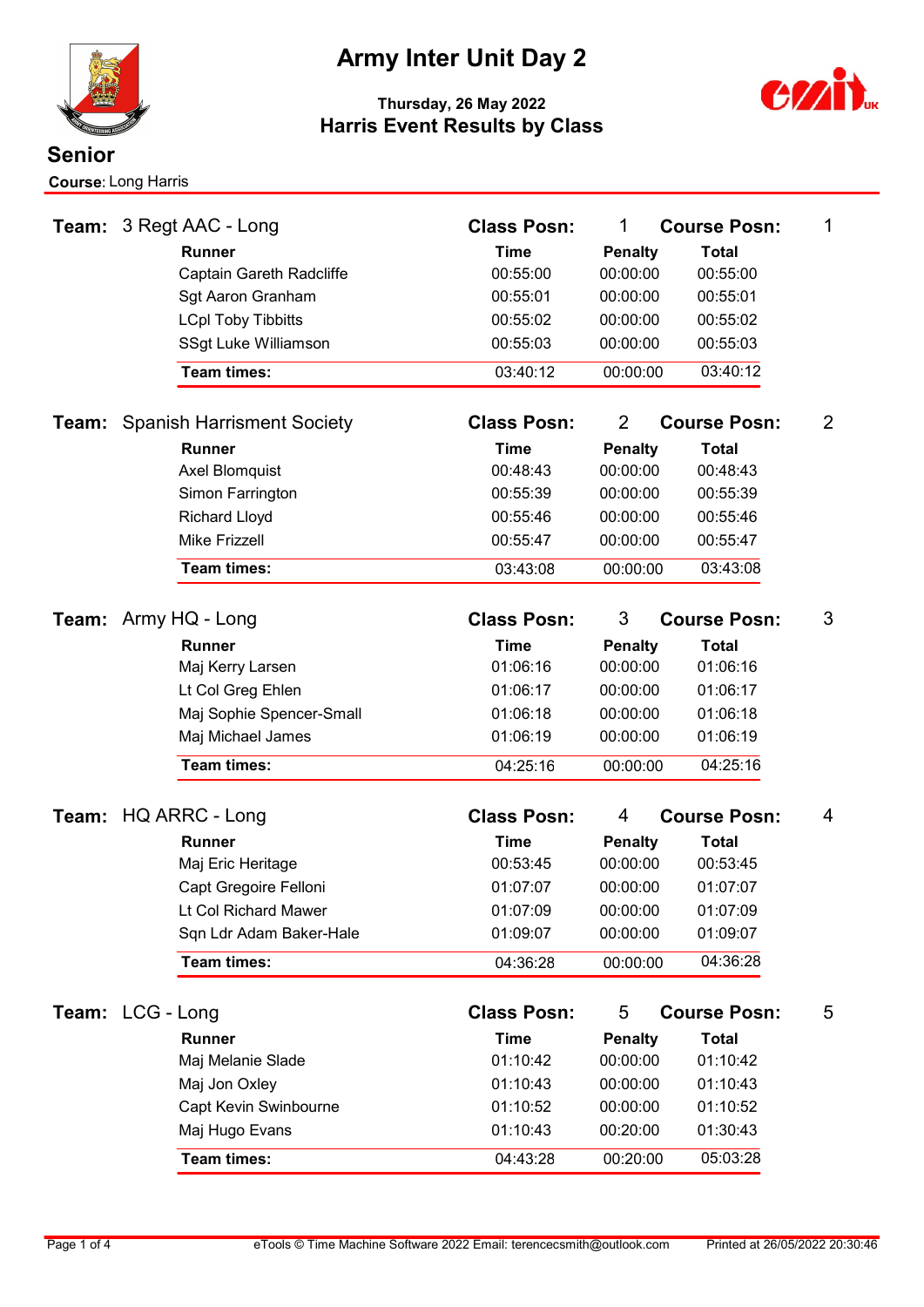

### Army Inter Unit Day 2



| Team: |                     | RSIGS/REME N/C - Long       | <b>Class Posn:</b>      | 6                                     |  | <b>Course Posn:</b> | 6  |
|-------|---------------------|-----------------------------|-------------------------|---------------------------------------|--|---------------------|----|
|       |                     | <b>Runner</b>               | <b>Time</b>             | <b>Penalty</b>                        |  | <b>Total</b>        |    |
|       |                     | Col Ed Heal                 | 00:55:07                | 00:00:00                              |  | 00:55:07            |    |
|       |                     | <b>WO Jason Edwards</b>     | 01:06:17                | 00:00:00                              |  | 01:06:17            |    |
|       |                     | Ssgt Des Dickinson          | 01:09:18                | 00:00:00                              |  | 01:09:18            |    |
|       |                     | Maj Sally Calland           | 01:17:37                | 00:00:00                              |  | 01:17:37            |    |
|       |                     | <b>Team times:</b>          | 05:10:28                | 00:00:00                              |  | 05:10:28            |    |
|       | Team: 8 REME - Long |                             | <b>Class Posn:</b>      | $\overline{7}$<br><b>Course Posn:</b> |  | 7                   |    |
|       |                     | <b>Runner</b>               | <b>Time</b>             | <b>Penalty</b>                        |  | <b>Total</b>        |    |
|       |                     | Lt Harry Whelan             | 01:18:31                | 00:00:00                              |  | 01:18:31            |    |
|       |                     | Maj John Wells              | 01:18:31                | 00:00:00                              |  | 01:18:31            |    |
|       |                     | Capt Darren Nolan           | 01:18:33                | 00:00:00                              |  | 01:18:33            |    |
|       |                     | Lt Connor Beard-Bucktrout   | 01:18:35                | 00:00:00                              |  | 01:18:35            |    |
|       |                     | <b>Team times:</b>          | 05:14:20                | 00:00:00                              |  | 05:14:20            |    |
|       |                     | Team: Upavon Stn (NC)       | <b>Class Posn:</b>      | 8                                     |  | <b>Course Posn:</b> | 8  |
|       |                     | <b>Runner</b>               |                         |                                       |  | <b>Total</b>        |    |
|       |                     | <b>WO2 Dale Lucas</b>       | <b>Time</b><br>01:08:34 | <b>Penalty</b><br>00:00:00            |  | 01:08:34            |    |
|       |                     | <b>LCpl Reece Devaney</b>   | 01:20:35                | 00:00:00                              |  | 01:20:35            |    |
|       |                     | <b>WO1 Stuart Greening</b>  | 01:24:21                | 00:00:00                              |  | 01:24:21            |    |
|       |                     | <b>WO1 Glynn Buckley</b>    | 01:15:46                | 00:10:00                              |  | 01:25:46            |    |
|       |                     | <b>Team times:</b>          | 05:37:24                | 00:10:00                              |  | 05:47:24            |    |
|       |                     |                             |                         |                                       |  |                     |    |
| Team: | 12 Regt RA - Long   |                             | <b>Class Posn:</b>      | 9                                     |  | <b>Course Posn:</b> | 9  |
|       |                     | <b>Runner</b>               | <b>Time</b>             | <b>Penalty</b>                        |  | <b>Total</b>        |    |
|       |                     | WO2 Mark Allan              | 01:28:09                | 00:00:00                              |  | 01:28:09            |    |
|       |                     | <b>Capt Matthew Deakin</b>  | 01:28:10                | 00:00:00                              |  | 01:28:10            |    |
|       |                     | <b>WO2 Gareth Mansfield</b> | 01:28:11                | 00:00:00                              |  | 01:28:11            |    |
|       |                     | Pte Prabin Gurung*          | 01:28:13                | 00:00:00                              |  | 01:28:13            |    |
|       |                     | Team times:                 | 05:52:52                | 00:00:00                              |  | 05:52:52            |    |
|       |                     | Team: 3 Sig Regt - Long     | <b>Class Posn:</b>      | 10 <sup>°</sup>                       |  | <b>Course Posn:</b> | 10 |
|       | Runner              |                             | <b>Time</b>             | <b>Penalty</b>                        |  | <b>Total</b>        |    |
|       |                     | Sgt Katie Costello          | 01:30:21                | 00:00:00                              |  | 01:30:21            |    |
|       |                     | <b>LCpl Gam Gurung</b>      | 01:30:22                | 00:00:00                              |  | 01:30:22            |    |
|       |                     | Cpl Deepen Tamang           | 01:30:23                | 00:00:00                              |  | 01:30:23            |    |
|       |                     | SSgt Chaitanya Ijam         | 01:30:24                | 00:00:00                              |  | 01:30:24            |    |
|       |                     | Team times:                 | 06:01:36                | 00:00:00                              |  | 06:01:36            |    |
|       |                     |                             |                         |                                       |  |                     |    |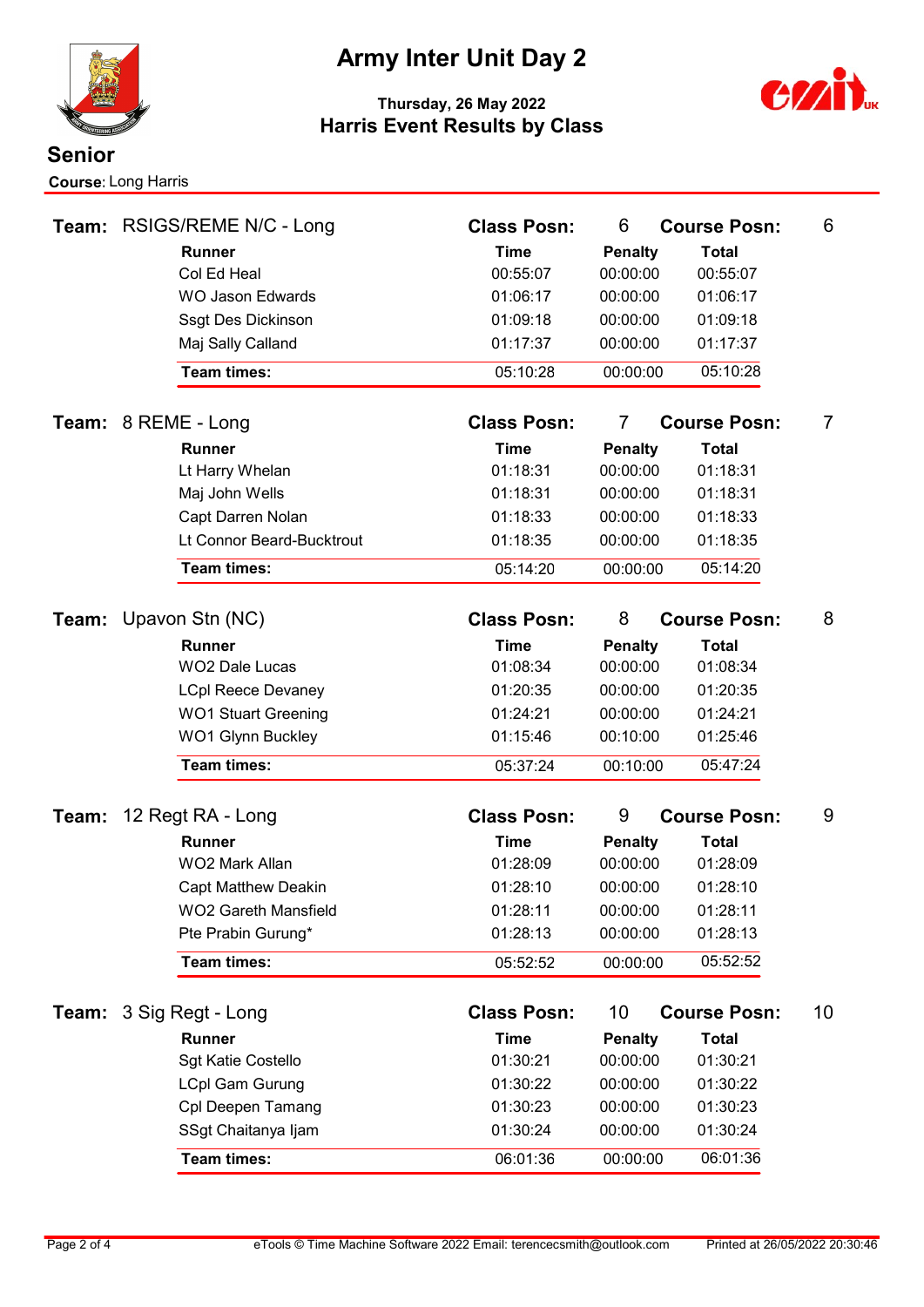

### Army Inter Unit Day 2



| Team: AFC - Long |                |                           | <b>Class Posn:</b> | 11                        | <b>Course Posn:</b> | 11 |
|------------------|----------------|---------------------------|--------------------|---------------------------|---------------------|----|
|                  |                | <b>Runner</b>             | <b>Time</b>        | <b>Penalty</b>            | <b>Total</b>        |    |
|                  |                | <b>Cpl Darren Davis</b>   | 01:37:00           | 00:00:00                  | 01:37:00            |    |
|                  |                | Lt Sam Seacombe           | 01:37:02           | 00:00:00                  | 01:37:02            |    |
|                  |                | Lt Arthur Blake           | 01:37:03           | 00:00:00                  | 01:37:03            |    |
|                  |                | Lt Douglas Mileham        | 01:37:13           | 00:00:00                  | 01:37:13            |    |
|                  |                | Team times:               | 06:28:52           | 00:00:00                  | 06:28:52            |    |
| Team:            |                | 1 Sig Regt - Long         | <b>Class Posn:</b> | 12                        | <b>Course Posn:</b> | 12 |
|                  |                | <b>Runner</b>             | <b>Time</b>        | <b>Penalty</b>            | <b>Total</b>        |    |
|                  |                | Sig Jamie Morgan          | 01:38:54           | 00:00:00                  | 01:38:54            |    |
|                  |                | WO2 Adam Cook             | 01:38:54           | 00:00:00                  | 01:38:54            |    |
|                  |                | <b>LCpl Jagman Gurung</b> | 01:38:54           | 00:00:00                  | 01:38:54            |    |
|                  |                | Sig Nicolas MacDonald     | 01:38:55           | 00:00:00                  | 01:38:55            |    |
|                  |                | Team times:               | 06:35:40           | 00:00:00                  | 06:35:40            |    |
|                  |                |                           |                    |                           |                     |    |
| Team:            | 1 Lancs - Long |                           | <b>Class Posn:</b> | 13<br><b>Course Posn:</b> | 13                  |    |
|                  |                | <b>Runner</b>             | <b>Time</b>        | <b>Penalty</b>            | <b>Total</b>        |    |
|                  |                | Kgn Harry Thompson        | 01:28:43           | 00:00:00                  | 01:28:43            |    |
|                  |                | <b>LCpl Kieran Cooper</b> | 01:40:03           | 00:00:00                  | 01:40:03            |    |
|                  |                | Kgn Kieran Huartson       | 01:53:38           | 00:10:00                  | 02:03:38            |    |
|                  |                | CSgt Alex Winterburn      | 01:58:17           | 00:20:00                  | 02:18:17            |    |
|                  |                | Team times:               | 07:53:08           | 01:30:00                  | 09:23:08            |    |
|                  |                | Team: 5 SCOTS - Long      | <b>Class Posn:</b> | 14                        | <b>Course Posn:</b> | 14 |
|                  |                | <b>Runner</b>             | <b>Time</b>        | <b>Penalty</b>            | <b>Total</b>        |    |
|                  |                | Pte Cameron McCabe        | 01:38:48           | 00:00:00                  | 01:38:48            |    |
|                  |                | <b>LCpl Kieran Toman</b>  | 01:38:49           | 00:00:00                  | 01:38:49            |    |
|                  |                | Pte Kian Meikle           | 01:45:07           | 00:40:00                  | 02:25:07            |    |
|                  |                | Pte Ryan Waddell          | 01:42:12           | 01:00:00                  | 02:42:12            |    |
|                  |                | Team times:               | 07:00:28           | 02:30:00                  | 09:30:28            |    |
|                  |                |                           |                    |                           |                     |    |
|                  |                | Team: HQ RC (N/C) - Long  | <b>Class Posn:</b> | 15                        | <b>Course Posn:</b> | 15 |
|                  |                | Runner                    | <b>Time</b>        | <b>Penalty</b>            | <b>Total</b>        |    |
|                  |                | <b>WO2 Sean Venables</b>  | 02:02:48           | 00:00:00                  | 02:02:48            |    |
|                  |                | WO2 Dhankumar Thapa Magar | 02:02:58           | 00:00:00                  | 02:02:58            |    |
|                  |                | Maj Claire Sapwell        | 02:05:16           | 00:00:00                  | 02:05:16            |    |
|                  |                | WO David Bell (N/C)       | 02:21:46           | 00:00:00                  | 02:21:46            |    |
|                  |                | <b>Team times:</b>        | 09:27:04           | 00:10:00                  | 09:37:04            |    |